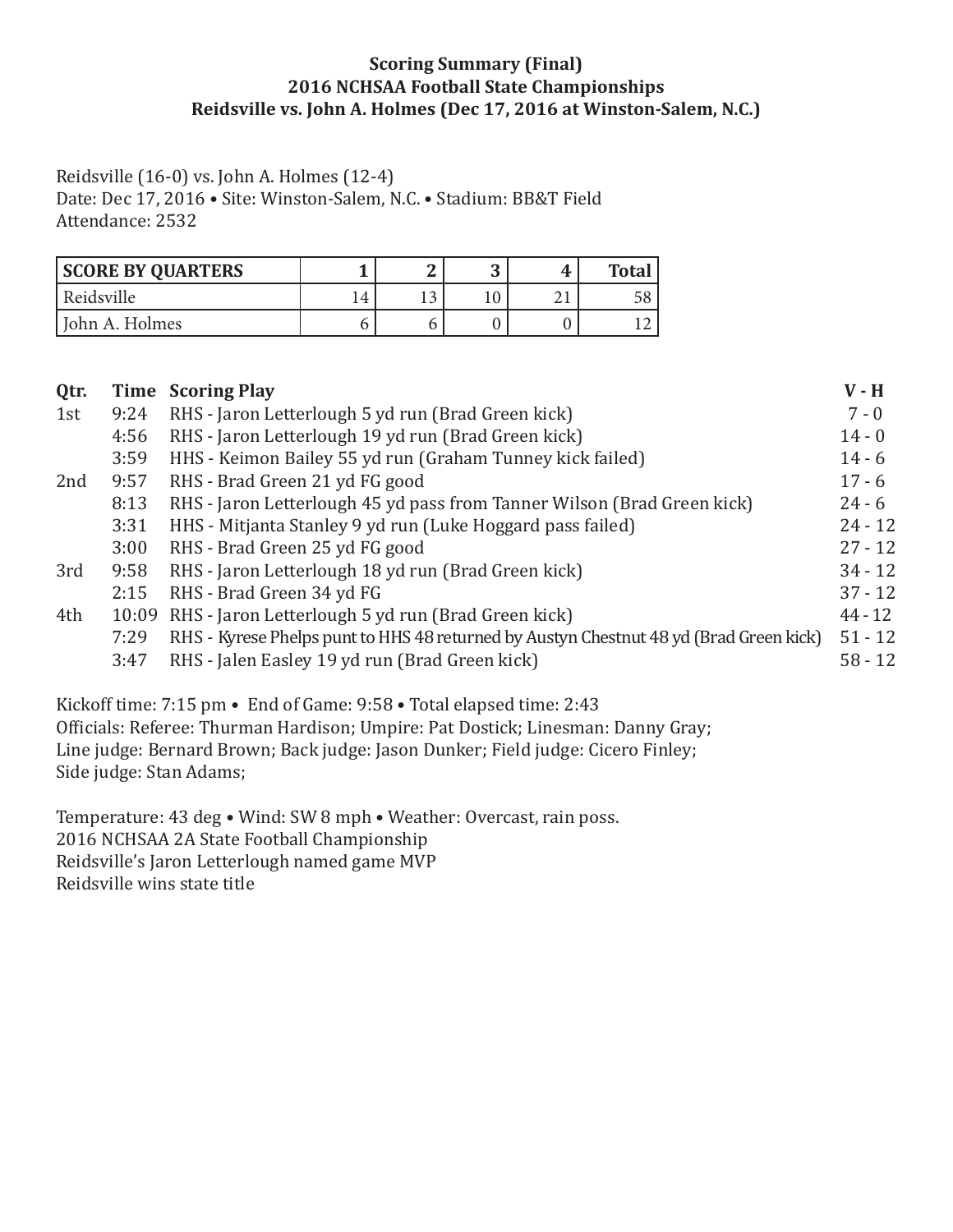## Individual Statistics (Final) 2016 NCHSAA Football State Championships Reidsville vs. John A. Holmes (Dec 17, 2016 at Winston-Salem, N.C.)

# **Reidsville** Edenton

| <b>RUSHING</b>                                                                           |                 |                  | Att Gain Loss Net Avg TD Long       |                      |                    |                  |                  |                  | <b>RUSHING</b>        |                |                  | Att Gain Loss Net Avg TD Long       |                       |                  |                  |                                |
|------------------------------------------------------------------------------------------|-----------------|------------------|-------------------------------------|----------------------|--------------------|------------------|------------------|------------------|-----------------------|----------------|------------------|-------------------------------------|-----------------------|------------------|------------------|--------------------------------|
| Jaron Letterlough                                                                        | 16              | 144              | $\overline{4}$                      | 140                  | 8.8                | $\overline{4}$   | 22               |                  | Keimon Bailey 14      |                | 88               | 22                                  | 66                    | 4.7              | $\mathbf{1}$     | 55                             |
| <b>Bryson Durham</b>                                                                     | 7               | 45               | $\boldsymbol{0}$                    | 45                   | 6.4                | $\boldsymbol{0}$ | 17               |                  | Luke Hoggard 13       |                | 25               | 27                                  | $-2$                  | $-.2$            | $\boldsymbol{0}$ | 13                             |
| <b>Tanner Wilson</b>                                                                     | 5               | 21               | $\mathbf{1}$                        | 20                   | 4.0                | $\boldsymbol{0}$ | 11               |                  | Mitjanta Stanley 6    |                | 37               | $\boldsymbol{0}$                    | 37                    | 6.2              | $\mathbf{1}$     | 17                             |
| Austyn Chestnut                                                                          | 3               | 9                | $\overline{2}$                      | $\overline{7}$       | 2.3                | $\overline{0}$   | 6                |                  | Kentreaz Coston 2     |                | 33               | 2                                   |                       | 31 15.5          | $\overline{0}$   | 33                             |
| Jalen Easley                                                                             | $\overline{2}$  | 29               | $\mathbf{0}$                        | 29                   | 14.5               | $\mathbf{1}$     | 19               |                  | Nekevin Hill          | 2              | 14               | $\mathbf{1}$                        | 13                    | 6.5              | $\overline{0}$   | 14                             |
| <b>Travion Canada</b>                                                                    | 2               | 28               | $\boldsymbol{0}$                    | 28                   | 14.0               | $\overline{0}$   | 15               |                  | James Cofield 2       |                | $\overline{0}$   | 14                                  | $-14$                 | $-7.0$           | $\theta$         | $-5$                           |
|                                                                                          |                 |                  |                                     |                      |                    |                  |                  |                  | <b>TEAM</b>           | 2              | $\theta$         | 20                                  |                       | $-20 - 10.0$     | $\theta$         | $-1$                           |
|                                                                                          |                 |                  |                                     |                      |                    |                  |                  |                  | <b>Khalil Blunt</b>   | $\mathbf{1}$   | $\overline{2}$   | $\boldsymbol{0}$                    | 2                     | 2.0              | $\boldsymbol{0}$ | $\overline{2}$                 |
|                                                                                          |                 |                  |                                     |                      |                    |                  |                  |                  | Antoine Sharpe 1      |                | $\boldsymbol{0}$ | $\overline{2}$                      | $-2$                  | $-2.0$           | $\mathbf{0}$     | $-2$                           |
| <b>TOTALS</b>                                                                            |                 | 35 276           | $\overline{7}$                      | 269                  | 7.7                | 5                | 22               |                  | <b>TOTALS</b>         | 43             | 199              | 88                                  | 111                   | 2.6              | $\overline{2}$   | 55                             |
| <b>PASSING</b>                                                                           |                 | $C-A-I$          | <b>Yards TD Long Sacks-yds</b>      |                      |                    |                  |                  |                  | <b>PASSING</b>        |                | $C-A-I$          |                                     |                       |                  |                  | <b>Yards TD Long Sacks-yds</b> |
| Tanner Wilson                                                                            |                 | $12 - 18 - 0$    | 133                                 | $\mathbf{1}$         | 45                 | $1 - 1$          |                  |                  | Luke Hoggard          |                | $4 - 6 - 0$      | 58                                  | $\boldsymbol{0}$      | 22               |                  | $2 - 12$                       |
|                                                                                          |                 |                  |                                     |                      |                    |                  |                  |                  | Kentreaz Coston 0-1-0 |                |                  | $\boldsymbol{0}$                    | 0                     | $\boldsymbol{0}$ |                  | $0 - 0$                        |
| <b>TOTALS</b>                                                                            |                 | $12 - 18 - 1$    | 133                                 | $\mathbf{1}$         | 45                 | $1 - 1$          |                  |                  | <b>TOTALS</b>         |                | $4 - 7 - 0$      | 58                                  | $\overline{0}$        | $\overline{22}$  |                  | $2 - 12$                       |
|                                                                                          |                 |                  |                                     |                      |                    |                  |                  |                  |                       |                |                  |                                     |                       |                  |                  |                                |
| <b>RECEIVING</b>                                                                         |                 |                  | No. Yards TD Long                   |                      | Avg                |                  |                  |                  | <b>RECEIVING</b>      |                |                  | No. Yards TD Long                   |                       |                  |                  | Avg                            |
| Austyn Chestnut                                                                          | 6               | 65               | $\boldsymbol{0}$                    | 26                   | 10.8               |                  |                  |                  | James Cofield         |                | $\mathbf{1}$     | 22                                  | $\boldsymbol{0}$      | 22               |                  | 22.0                           |
| Jaron Letterlough                                                                        | 3               | 55               | 1                                   | 45                   | 18.3               |                  |                  |                  | Qatais Boone          |                | $\mathbf{1}$     | 21                                  | 0                     | 21               |                  | 21.0                           |
| Jalen Foster                                                                             | $\overline{2}$  | $\mathbf{1}$     | $\overline{0}$                      | $\overline{4}$       | .5                 |                  |                  |                  | Mitjanta Stanley      |                | 1                | 12                                  | $\overline{0}$        | 12               |                  | 12.0                           |
| <b>Greg Stockton</b>                                                                     | $\mathbf{1}$    | 12               | $\overline{0}$                      | 12                   | 12.0               |                  |                  |                  | <b>Keimon Bailey</b>  |                | $\mathbf{1}$     | 3                                   | $\boldsymbol{0}$      | 3                |                  | 3.0                            |
| <b>TOTALS</b>                                                                            | $\overline{12}$ | 133              | $\overline{1}$                      | 45                   | $\overline{11.1}$  |                  |                  |                  | <b>TOTALS</b>         |                | $\overline{4}$   | $\overline{58}$                     | $\overline{0}$        | $\overline{22}$  |                  | 14.5                           |
| <b>PUNTING</b><br><b>PUNTING</b><br>No. Yards Avg Long<br>No. Yards Avg Long             |                 |                  |                                     |                      |                    |                  |                  |                  |                       |                |                  |                                     |                       |                  |                  |                                |
| <b>Brad Green</b>                                                                        | 2               |                  | 88                                  | 44.0                 | 49                 |                  |                  |                  | <b>Kyrese Phelps</b>  |                | 6                | 211                                 | 35.2                  | 51               |                  |                                |
| TOTALS                                                                                   | $\overline{2}$  |                  | 88                                  | 44.0                 | 49                 |                  |                  |                  | <b>TOTALS</b>         |                | 6                | 211                                 | 35.2                  | 51               |                  |                                |
| <b>FIELD GOALS</b><br><b>Att Made Long</b><br><b>FIELD GOALS</b><br><b>Att Made Long</b> |                 |                  |                                     |                      |                    |                  |                  |                  |                       |                |                  |                                     |                       |                  |                  |                                |
| <b>Brad Green</b>                                                                        |                 | 3                | 3                                   | 34                   |                    |                  |                  |                  |                       |                |                  |                                     |                       |                  |                  |                                |
| <b>TOTALS</b>                                                                            |                 | 3                | 3                                   | 34                   |                    |                  |                  |                  | <b>TOTALS</b>         |                |                  | $\boldsymbol{0}$                    | $\boldsymbol{0}$      | $\boldsymbol{0}$ |                  |                                |
|                                                                                          |                 |                  |                                     |                      |                    |                  |                  |                  |                       |                |                  |                                     |                       |                  |                  |                                |
| <b>ALL RETURNS</b>                                                                       |                 | Punts            |                                     |                      |                    | Kicks            |                  |                  | <b>ALL RETURNS</b>    |                |                  | Punts                               |                       |                  | <b>Kicks</b>     |                                |
|                                                                                          |                 |                  | No. Yards TD Long No. Yards TD Long |                      |                    |                  |                  |                  |                       |                |                  | No. Yards TD Long No. Yards TD Long |                       |                  |                  |                                |
| Austyn Chestnut                                                                          | 2               | 52               | $\mathbf{1}$                        | 48<br>$\overline{0}$ | $\boldsymbol{0}$   |                  | $\boldsymbol{0}$ | $\boldsymbol{0}$ | James Cofield 1       |                | 6                | $\boldsymbol{0}$                    | 6<br>$\mathbf{1}$     | 11               | $\boldsymbol{0}$ | 11                             |
| Isaac Hill                                                                               | $\pmb{0}$       | $\boldsymbol{0}$ | $\boldsymbol{0}$                    | $\boldsymbol{0}$     | 18<br>$\mathbf{1}$ |                  | $\boldsymbol{0}$ | 18               | Khalil Blunt          | $\overline{0}$ | $\boldsymbol{0}$ | $\boldsymbol{0}$                    | 5<br>$\boldsymbol{0}$ | 84               | $\boldsymbol{0}$ | 23                             |
| <b>TOTALS</b>                                                                            | $\overline{2}$  | 52               | $\mathbf{1}$                        | 48 1                 | 18                 |                  | $\mathbf{0}$     | 18               | <b>TOTALS</b>         | $\mathbf{1}$   | 6                | $\mathbf{0}$                        | 6<br>6                | 95               | $\boldsymbol{0}$ | 23                             |